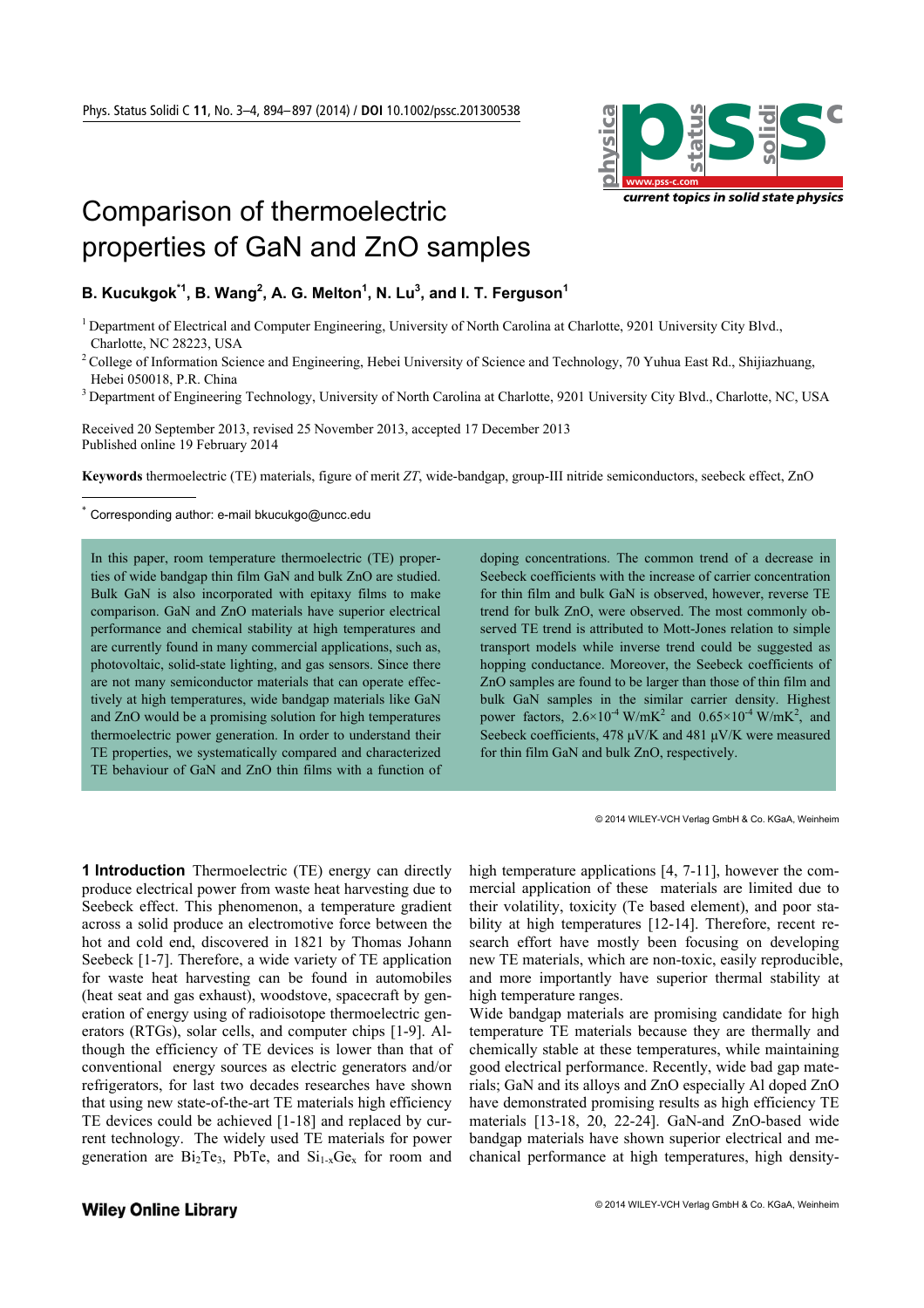of-states (DOS)-mobility products, which lead to high power factors. Therefore, these materials are widely used in commercial applications including solid-state lighting, solar cells, transistors, laser diodes, and gas sensors [14-17, 20-24].

In previous studies numerous groups have studied TE properties of III-Nitrides and its alloys and ZnO materials (ceramic and powder) [1-18, 20-24]. However, in the present study, as a first group, we investigated the detail work of comprising the TE properties bulk ZnO with HVPE grown bulk GaN and MOCVD grown thin film GaN. The current study also extends and improves upon our previous work [13] by including TE properties of bulk ZnO.

## **2 Interrelationships between TE coefficients and TE materials**

**2.1 Conversion efficiency and figure of merit,** *ZT* The conversion efficiency of a TE devices is found by the Carnot efficiency and the figure of merit, *ZT* as shown;

$$
\eta = \left(\frac{T_{hot} - T_{cold}}{T_{hot}}\right) \left(\frac{\sqrt{1 + ZT_m} - 1}{\sqrt{1 + ZT_m} + \left(\frac{T_{cold}}{T_{hot}}\right)}\right)
$$
(1)

where the Carnot efficiency is the temperature differences of hot and cold sides over temperature at hot side, and  $T_m$ isthe mean temperature [3,4]. The TE figure of merit,

$$
ZT = \frac{s^2T}{p\kappa} = \frac{PF}{\kappa} = \frac{s^2T}{p(\kappa_t + \kappa_e)}
$$
(2)

where S is the Seebeck coefficient,  $\sigma$  is the electrical conductivity,  $\kappa$  is the thermal conductivity, and T is the absolute temperature [6, 13-16]. A good TE material requires a high Seebeck coefficient, high electrical conductivity, and a low thermal conductivity. Improving ZT for mature TE materials is challenging due to the interdependence of the properties contributing to Z, i.e. S, σ, and k. For instance, For example, the thermal conductivity  $\kappa$ , is the sum of two contributions, the electronic thermal conductivity  $\kappa_e$  (due to electron and hole transport) and the lattice thermal conductivity  $\kappa_L$  (due to phonon transport). The Wiedemann-Franz Law ( $\kappa_e =$  L $\sigma$ T, where L is Lorenz constant) shows that the electrical conductivity  $(σ)$  increases linearly with the electronic thermal conductivity  $(\kappa_e)$ , whereas the lattice thermal conductivity  $(\kappa_L)$  is independent of the electronic properties. Thus, improving TE performance in a semiconductor mostly focus on either degrading lattice thermal conductivity or increasing Seebeck coefficient as seen in Eq. (3) and (4). It can be seen from Mott-Jones relation to simple transport models [12,18],

$$
S = \frac{k}{e} \left( r + \frac{5}{2} + \ln \frac{Nc}{n} \right) \tag{3}
$$

$$
N_c = 2\left(\frac{2\pi m * kT}{h^2}\right)^{\frac{3}{2}}\tag{4}
$$

where  $N_c$ , *n, r, k, m<sup>\*</sup>, and h* are the effective density of states (DOS) at the Fermi level, carrier concentration, and a factor related to scattering mechanism, boltzman constant, DOS effective mass, and planck constant respectively. Thus, above equations pointed out that figure of merit, *ZT* is not only determined by doping alone but also have incorporation with  $m^*$  without degenerating mobility ( $\mu$ ) [4].

**2.2 New TE materials** Several researches have been focused and studied in detail with using bulk materials, such as, skutterudites, clathrate, half-Heusler alloys, and complex chalcogenides [7-12]. Recently, new TE materials as oxides, nitrides in both nanocomposites, and thin film have been proposed and became play a crucial role to enhance high *ZT* value of TE materials [7-18]. A new concept was first proposed by Slack *et al.* for TE material to achieve high  $ZT$  value (low conductivity  $(\sigma)$  and low thermal conductivity (κ)) "phonon glass electron crystal" (PGEC) [19]. At low temperatures narrow bandgap materials may be used, which have inherently high electrical conductivity and low thermal conductivity. However, because of their narrow bad gap, they have limited thermal stability. The semiconductors with badgap  $(E_{g})$  > 10k<sub>B</sub>T make good TEs for high temperature operations, where  $k_B$  is the Boltzmann constant and T is the absolute temperature, to prevent the excitation of minority carriers and the loss of the n- or ptype character of the material [4,8]. As a result, oxides and nitrides have recently begun to attract more attention as promising high temperature TE materials. Since Ohtaki *et al.* first demonstrated sintered  $Al_{0.02}Zn_{0.98}O$  and showed quite promising TE behaviours of oxide TE materials [6], many studies has started to focus on TE of oxide based structures and devices including n- and p-type oxides, and ZnO [1-7].

**3 Experimental** The samples studied here were thin film GaN, bulk GaN and ZnO samples. Thin GaN samples with various doping concentrations were grown on c-axis 2 in. sapphire wafer by metal organic vapour deposition method (MOCVD). The "bulk" GaN samples were around 400 µm- thick materials grown by high-vapor-pressure (HVPE) epitaxy on sapphire, with the substrate lapped off by Kayma Inc. Zn face of (0001) bulk ZnO samples were provided from Cermet Inc. The thicknesses of thin film GaN and bulk ZnO samples were around 2 μm and 400 μm, respectively. The standard Seebeck measurement, thermal gradient method was used to determine Seebeck coefficients by placing the sample across two commercial thermoelectric modules which one module was heating one end of the sample while other one, on the other end of the sample, was held at constant temperature during measurements. The detail procedure and sample preparations can be found in detail in elsewhere [13]. The electrical charac-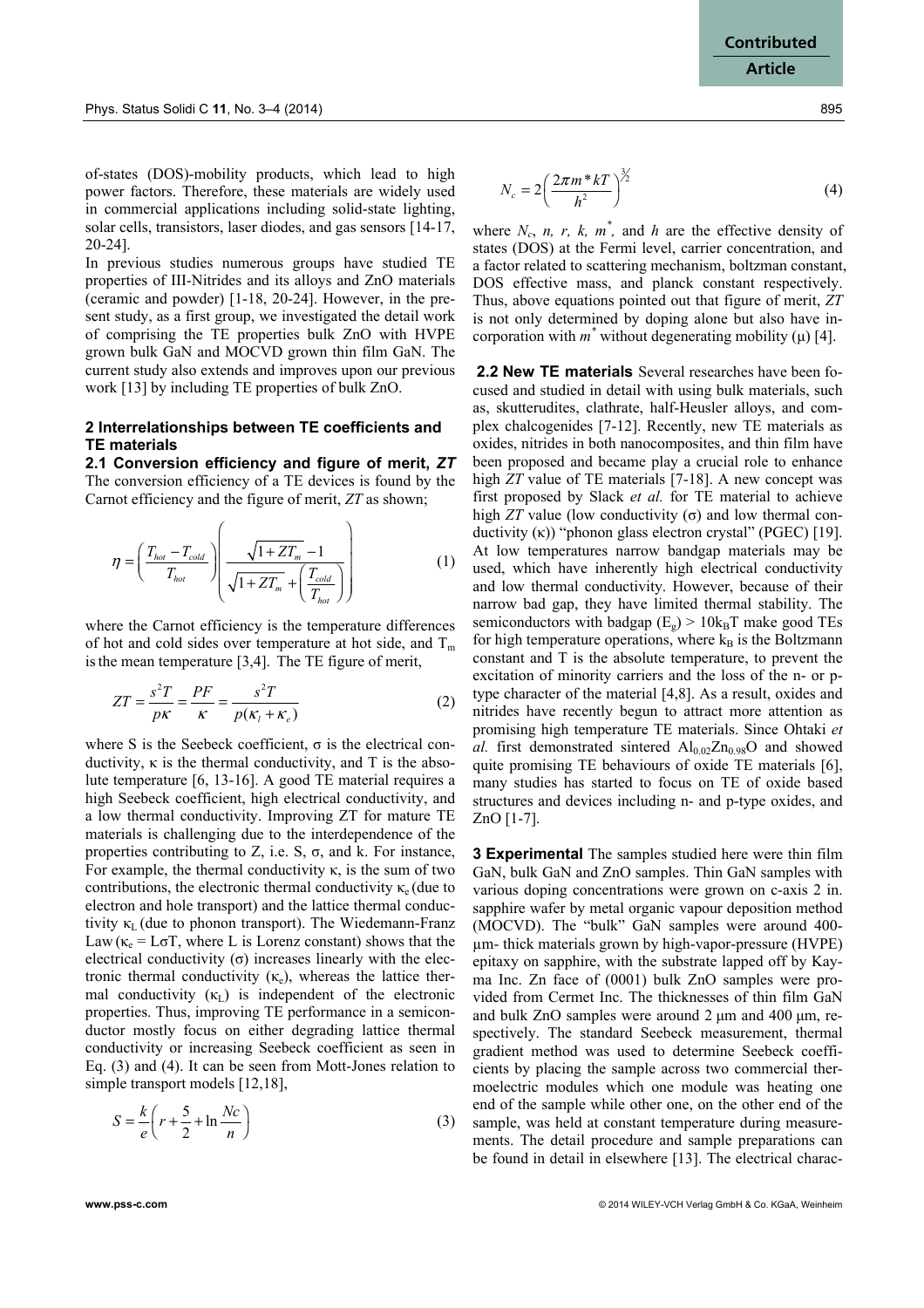

terizations were performed by Van der Pauw Hall-effect measurement methods in the in-plane direction. Moreover, errors in Vander Pauw Hall and Seebeck measurements are estimated at  $\pm$  10% and are induced by error in thermocouple temperature measurements and probe Seebeck voltage. Additionally  $\pm 5\%$  error is estimated for film thickness measurements [15].

**c**

## **4 Results and discussion**

**EXERCTS ASSEMBLE THE RELEASE OF THE CONSULTER CONTROL INTERFERING (CONTROL INTERFERING CONTROL INTERFERING CONTROL INTERFERING CONTROL INTERFERING CONTROL INTERFERING CONTROL INTERFERING CONTROL INTERFERING CONTROL INTER 4.1 Seebeck and electrical properties of thin film GaN, bulk GaN** Figures 1(a) and 1(b) show Seebeck coefficient (S) and power factor  $(S^2\sigma)$  of thin film and bulk GaN and ZnO as a function of carrier concentration (n) at room temperature, respectively. As n increases both thin film and bulk GaN show decreasing trend with respect to S, which is the normal TE behaviour according to Eq. (3) and (4). All the thin film GaN samples showed negative Seebeck coefficient indicating n-type conduction as a consequence of Si doping of GaN (The absolute value of S is shown in all graphs for clear representation.) The GaN thin film and bulk samples also exhibit linear dependence of S while n increases. As shown, high S value does not compensate low electrical conductivity at lower doping concentration. The dependence of power factor on carrier density is illustrated in Fig. 1(b). As n increases power factor of thin film first increases and then decreases except one point which is at  $1.6 \times 10^{18}$  cm<sup>-3</sup>. The reason of peak power factor point at  $1.6 \times 10^{18}$  cm<sup>-3</sup> can be attributed to major trade-off between Seebeck coefficient and electrical conductivity and Seebeck coefficient's dominant role on determining power factor, which is depicted as " $S^2\sigma$ ". The observed trends in Fig. 1(a) and (b) for thin film and bulk GaN are in agreement with previous experimental and theoretical studies of nitride based semiconductors [15, 16, 22]. At high carrier density (above  $10^{18}$  cm<sup>-3</sup>) Seebeck coefficient of the n-type GaN samples lowers significantly (Fig. 1(a)), which results in low power factor (Fig. 1(b)). Moreover, the highest power factor was found  $2.6 \times$  $10^{-4}$  W/mK<sup>2</sup> at  $1.6 \times 10^{18}$  cm<sup>-3</sup> and  $\sim 0.35 \times 10^{-4}$  W/mK<sup>2</sup> at  $2.4 \times 10^{18}$  cm<sup>-3</sup> for thin film GaN and bulk GaN, respectively. Additionally, the highest absolute Seebeck coefficient, 478 μV/K, was measured at around  $4.2 \times 10^{16}$  cm<sup>-3</sup> for thin film GaN whereas 313 μV/K was found at same order of magnitude carrier density for bulk GaN. We attentively attribute this to different dislocation densities of MOCVD grown thin films and HVPE grown bulk GaN. In this study, the dislocation densities of the bulk and thin film GaN samples are around  $10^8$  and  $10^{10}$  cm<sup>-3</sup>, respectively. Since MOCVD thin film GaN samples were grown on sapphire substrate, the high dislocation density induced by large lattice mismatch and strain between GaN and sapphire result in enhanced scattering related factor (r) and lead to high S values according to Eq. (3). The details about dislocation calculation and its effect on S of thin film and bulk GaN can be found in our previous study [13]. This mechanism also has an influence over electrical



Figure 1 (a) Seebeck coefficient vs. carrier concentration at room temperature (300 K): thin film GaN, bulk ZnO, and bulk GaN. (b) Power factor as a function of carrier concentration at room temperature (300 K): thin film GaN, bulk ZnO, and bulk GaN. Dashed lines are guided to the eye.

properties of thin GaN as seen in Figs. 2(a) and (b). Figures  $2(a)$  and  $2(b)$  depict behaviour of mobility  $\mu$  and conductivity σ as a function of n. For thin film and bulk GaN μ decreases and  $\sigma$  increases as n increases. In Fig. 2(a) for thin film GaN samples, limitation of mobility drop at around low carrier densities,  $10^{16}$ - $10^{17}$  cm<sup>-3</sup> could be attributed to ionized impurity scattering, which does not play a major role on bulk GaN. Additionally, in Fig. 2(a) in the range of  $10^{16}$  cm<sup>-3</sup>. the mobility gap between thin film GaN and bulk GaN was high. This could be attributed to the impact of scattering, which simultaneously lowers μ while enhances S.

**4.2 Seebeck and electrical properties of bulk ZnO** S and  $S^2\sigma$  bulk ZnO with respect to n is shown in Fig. 1(a) and 1(b). Unlike the trend observed in GaN, bulk ZnO shows inverse TE behaviour of that S increases as n increases. The abnormal S behaviour can be attributed to hopping conductance [1, 12, 17] because hopping conductance surpasses the σ and S does not decrease [12] and it may be noted here that higher effective masses usually brings out higher DOS, lower μ, and higher S [16]. Moreover, enhance relaxation time of carriers due to the better